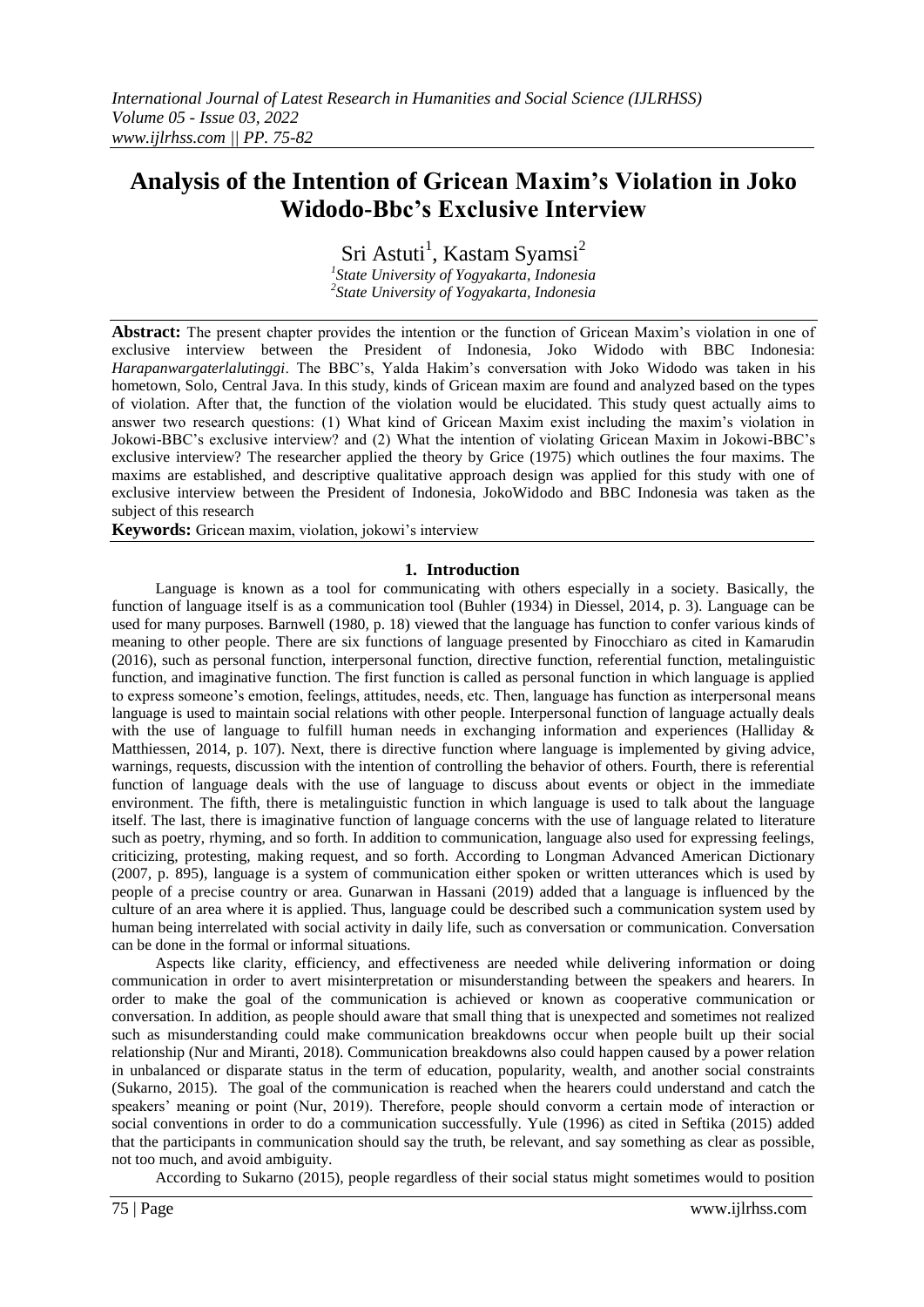## *www.ijlrhss.com || PP. 75-82*

themselves within a particular social group. When the communication between a person to another is not successfully delivered and communication breakdown happened, it may violate an aspect called Maxim. Maxim is like a foundation or general principle of communication or cooperative principle. It is known as a reference for individual to take a position of her or himself in a communication. Further, cooperative principle according to Grice (1975) idea is that people should give contribution in the communication as are demanded at the point when it occurs with a certain direction or purpose of the talk they are still involved. Additionally, Zhou (2009) argued that cooperative principle is an example of how people is governed by the principle to use the language in order to make a conversation go on successfully. It is because when people communicate, they have an intention or goal and to accomplish that goal they have to consider the important of maxims. Grice (1975) specify systematically the maxim to be fulfilled when someone doing communication with others. There are four maxims outlined by Grice (1975):

(1) Maxim of quantity: this maxim deals with abundance or bulk. Here, someone or the participant tries to be informative as can as possible when delivered the information. Furthermore, they are not allowed to make their contribution more informative than what is required. Means that they should give the information as is needed. If the participants not fulfilled the provision, so they are violating this maxim.

The example of violating maxim of quantity can be seen as follow.

A: Where does Jhony study English?

B: Somewhere tutoring in Magelang.

From the example above, it can be concluded that B violated the maxim of quantity since B gave less information from what A require. B did not give the information where exactly Jhony studied English.

(2) Maxim of quality: this maxim deals with a truthfulness. Someone or the participants are not allowed to give a false information. They have to be truthful and the information should be supported by an adequate evidence.

Here, is the example of maxim quality. Amy: Do you know where the Monas is? Brian: It is in Jakarta.

Brian did not contribute what he said to be false by saying "It is in Jakarta" because the Monument National or Monas is located in Jakarta. The information from Brian was real. Thus, the maxim is observance.

(3) Maxim of relation: this maxim deals with intercourse, where the participants should try to be relevant and partinent to the topic of the discussion. Here, the participants are not allowed changing the subject of their conversation or discussion. The conversation should be coherent and relevant in this maxim (Foley, 2001, p. 276-277). The maxim of relation also called as the maxim of relevance.

An example of violation of maxim of relation.

- A: Would you like to go to the movies this weekend?
- B: You already forgot about the final examination period once again.

By following the strict rules of grammar, it can be said that B did not give the correct answer related to the question from A which was in the type of Yes/No question. However, if people ponder that B wanted to cooperate with A, then they would interpret it as a refusal of the invitation to go to the movies from A.

In principle, B was violating the maxim of relation when he or she changed the main topic of the conversation by saying something irrelevant to the topic of conversation.

(4) Maxim of manner: this maxim deals with a clarity. Here, the participants should be brief, clear, avert an unnecessary proxility and avoid ambiguity or even obscurity of expression.

The following is the example of violation of maxim of manner.

Andin: Have you submit your paper?

Bobby: I just come some minutes ago.

Based on the example above, it clearly to be seen that Bobby did violation to the maxim of manner. He gave the unclear or obscurity answer to Andin whether his task had been submitted or not. The example showed that B failed to observe the maxim of manner so the maxim of manner is non observance.

Those four maxims must be obeyed by the people or the participants in every conversation. Grice (1975)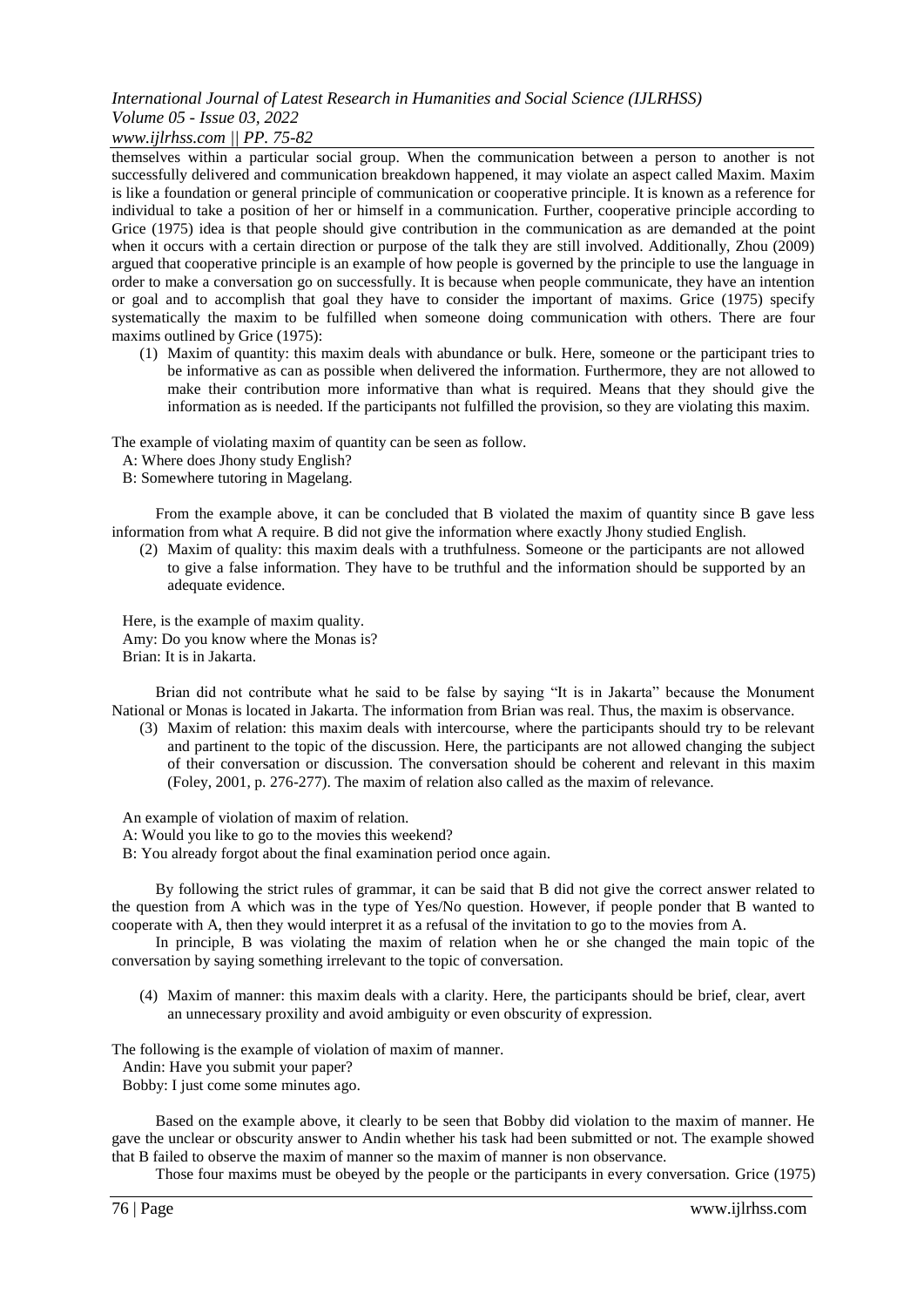## *www.ijlrhss.com || PP. 75-82*

argued that what people say and what they mean in a conversation are often different. Therefore, both speakers and listeners should follow the four maxims in order to create an effective, efficient, and rational communication and make the conversation work successfully.

Moreover, there are five events in which the maxims above are disobeyed based on Grice as cited in Thomas (2013) idea, they are flouting maxim, violating maxim, infringing maxim, opting out of maxim, and suspending maxim.

- 1) The first is flouting maxim in which the speakers give false information to the hearers yet the meaning is still understandable. Here the example of flouting maxim of quantity.
- A: Well, what do you think about this house?

B: The air is so fresh .....

B did not say that the house is great for her, but B knew that A would still understand what B said that the house is cozy.

2) Second, violating maxim is where the speakers mislead the hearers to catch the main point of information. Simply said, that the speakers who violate maxim want to give wrong information to the listeners. The speakers may say something that is irrelevant, inscincere, or abigous which can make the listeners assume wrong or inaccurate about their intended meaning.

Example of violating maxim of manner can be seen below.

Amy: What did your mom say about me?

Dino: Oh well, right, I can't repeat it, because I don't really believe a half what she said. She just said something what was in her mind....

Dino said "a half of what she said" is an vague words to the other opinion and "something" is a general noun contains an obscure reference. All in all, it can be concluded that Dino might use that expression to avoid giving a brief explanation that his mom did not like Amy, his girlfriend.

- 3) Third, there is the infringing maxim which occurs when the speakers order the imperfect command of language. It could happen when the speakers are nervous, drunk, full of excitement, or they are incapable to speak. The example is when some people are in the bar and drunk, they have a conversation yet they speak ambigously, and unclear because they drunk. Then, it can be said that they fail to fulfill the observance of the maxim or the maxim is non observance.
- 4) Fourth, opting out of maxim happens when both the speakers and hearers are not cooperating in the conversation. Sometimes, this kind of events of disobeying maxim can be done for the legal and ethical reasons. It is like when the police officer who investigate the chief of prosecutor case says "We better look forward to it, the investigation is still ongoing." to the journalists who enshroud the big news. The police officer here can"t tell them about the truth of the investigation because of some private reasons and also it is illegal to say it to public, so he refuse to give information to the journalists.
- 5) The last, there is a suspending maxim occurs when both the speakers and the listeners do not want to execute the maxims. The example is like in the example below.

A: Who did this to you?

B: A guy and even if I tell you, you will not know.

Actually, the Gricean maxim often avoided in the conversation such as in an interview whether it is formal or informal context. Thus, the researcher was curious and attracted to find out what maxim often occurred and if there were any factors or particular intentions or not when the maxim was not fulfilled in the conversation or discussion.

Here, the writer interested to analyze the Gricean Maxim in the interview of President of Indonesia, Joko Widodo with BBC Indonesia: *Harapanwargaterlalutinggi* which was taken from *bbc.com* on October 18th, 2016. The interview was hosted by Yalda Hakim and taken place in Solo, Central Java and it discussed about the President Jokowi"s leadership during his tenure. Yalda Hakim is an Australian broadcast journalist, news presenter, and documentary maker which dominatly presents on BBC World News. Her reports and documentaries could also be seen on the BBC News Channel and BBC Two"s Newsnight. Not only interviewed the President of Indonesia, Joko Widodo, she also had experience in interviewing the President of Afghanistan, Hamid Karzai for Newsnight back in October 2013, after joining the BBC. The interviewee in this interview was President Joko Widodo, the seventh president of Indonesia. He is elected as a president since 2014. The interview occurred after two years of his leadership.

The interview with the topic *Harapan wargaterlalutinggi*included in the direct interview in which the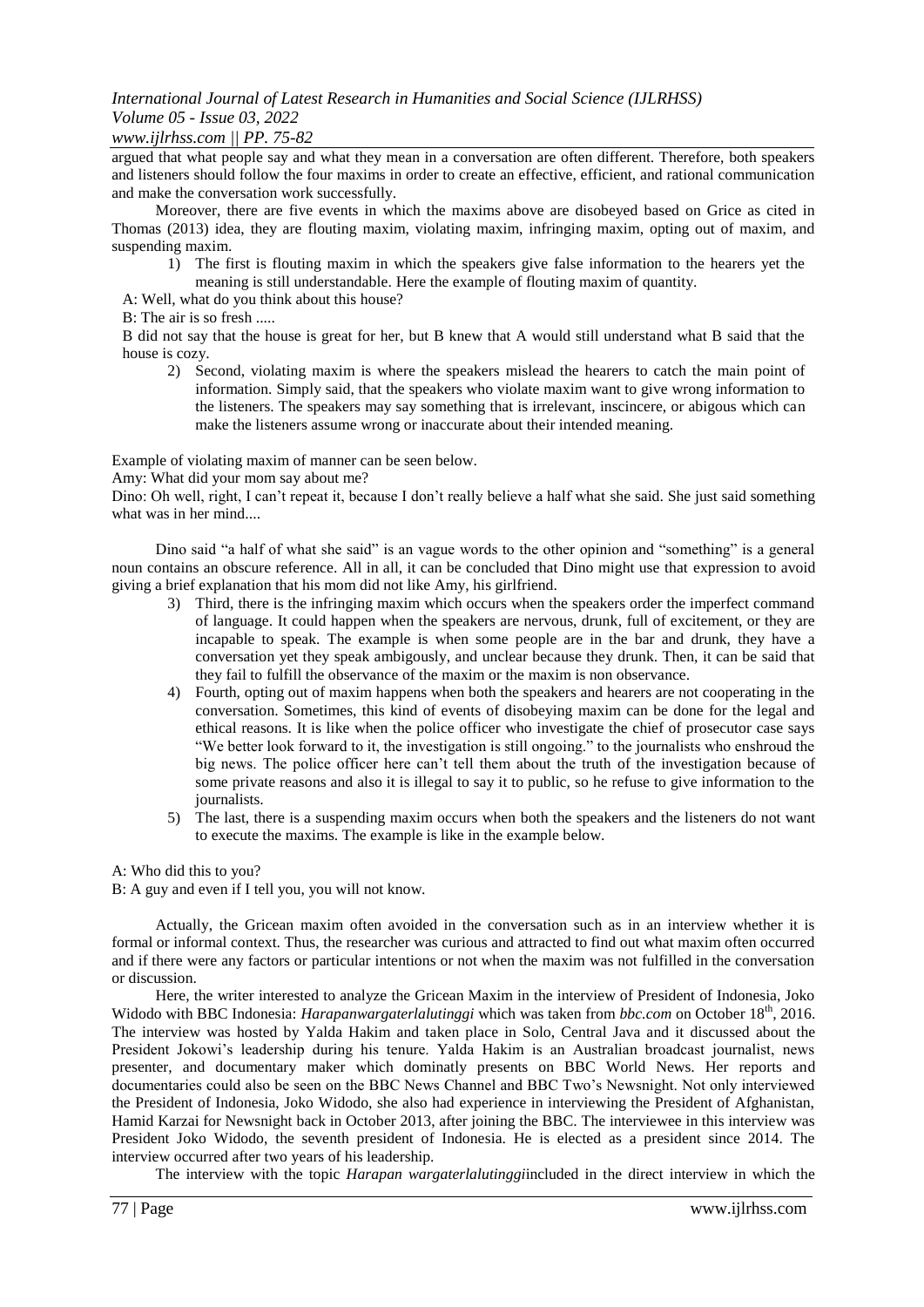## *www.ijlrhss.com || PP. 75-82*

host or the interviewer come directly to meet the interviewee who gets the required information. This kind of interview also known as the news interview where the interviewer would have been prepared with a set of questions to be asked to the subject or the interviewee to gain information. The purpose of this interview is getting news. In addition, there are four types of interview in the journalism. The first one is called as casual interview, it is an interview which can take place almost by accident. The news source and the interviewer or the reporter could meet somewhere by coincidence like in the street or even in the party. Something that is said is natural without premeditation or design. Then, there is personality interview in which it is usually obtained for preparing a feature story yet does not figure in the news story. Next, there is the news interview like the interview of this study where the interview is designed with a set of questions and need to be answered by the interviewee. The last, there is the telephone interview in which using an asset called telephone to collect information.

The interview which is provided by a media such as from BBC could also be found the phenomena of miscommunication. It is because the media only gives one path conversation to the audience means they cannot give any respond to it. Online media to share news, information about surroundings or almost everything such as BBC will definitely give any up to date news to the audiences. However, such a media might have biased in delivering the information in their website. Related to the focus of the research, the exclusive interview of President Jokowi with BBC news was chosen as the focus of the study because the writer wanted to know what kind of Gricean maxims occurred in the utterances spoken by President Jokowi and if there was any maxims violation in the interview. In specific, the formulation of the problems of this research are What kind of Gricean Maxims exist including the maxim"s violation in Jokowi-BBC"s exclusive interview? and What the intention of violating Gricean Maxim in the Jokowi-BBC"s exclusive interview is?

#### **2. Review of Literature**

Aspects like clarity, efficiency, and effectiveness are needed while delivering information or doing communication in order to avert misinterpretation or misunderstanding between the speakers and hearers. In order to make the goal of the communication is achieved or known as cooperative communication or conversation. In addition, as people should aware that small thing that is unexpected and sometimes not realized such as misunderstanding could make communication breakdowns occur when people built up their social relationship (Nur and Miranti, 2018). Communication breakdowns also could happen caused by a power relation in unbalanced or disparate status in the term of education, popularity, wealth, and another social constraints (Sukarno, 2015). The goal of the communication is reached when the hearers could understand and catch the speakers' meaning or point (Nur, 2019). Therefore, people should convorm a certain mode of interaction or social conventions in order to do a communication successfully. Yule (1996) as cited in Seftika (2015) added that the participants in communication should say the truth, be relevant, and say something as clear as possible, not too much, and avoid ambiguity.

According to Sukarno (2015), people regardless of their social status might sometimes would to position themselves within a particular social group. When the communication between a person to another is not successfully delivered and communication breakdown happened, it may violate an aspect called Maxim. Maxim is like a foundation or general principle of communication or cooperative principle. It is known as a reference for individual to take a position of her or himself in a communication. Further, cooperative principle according to Grice (1975) idea is that people should give contribution in the communication as are demanded at the point when it occurs with a certain direction or purpose of the talk they are still involved. Additionally, Zhou (2009) argued that cooperative principle is an example of how people is governed by the principle to use the language in order to make a conversation go on successfully. It is because when people communicate, they have an intention or goal and to accomplish that goal they have to consider the important of maxims. Grice (1975) specify systematically the maxim to be fulfilled when someone doing communication with others. There are four maxims outlined by Grice (1975).

## **3. Methodology**

Since the focus of this study was to analyze the maxims occur, maxims' violation and also the function or intention of that, this paper was analyzed by using descriptive qualitative method. A descriptive qualitative method is a type of method in doing research which try to understand a social problem and the data can be in the form of oral or written words from human and the behaviour which can be observed (Maleong, 1993 as cited in Rizki, 2010). Sudaryanto (1993, p. 5) added that the descriptive method gives the results of the research based on the writer"s point of view related to the phenomena she analyzed. The data was taken using documentation. Creswell (2013, p. 190) stated that documentation is a technique to gain information from written documents like books, news articles, journal, etcetera. The instrument of this study is the researcher herself since in the qualitative study the researcher is the key instrument (Bogdan & Biklen, 1982, p. 27). In spite of using the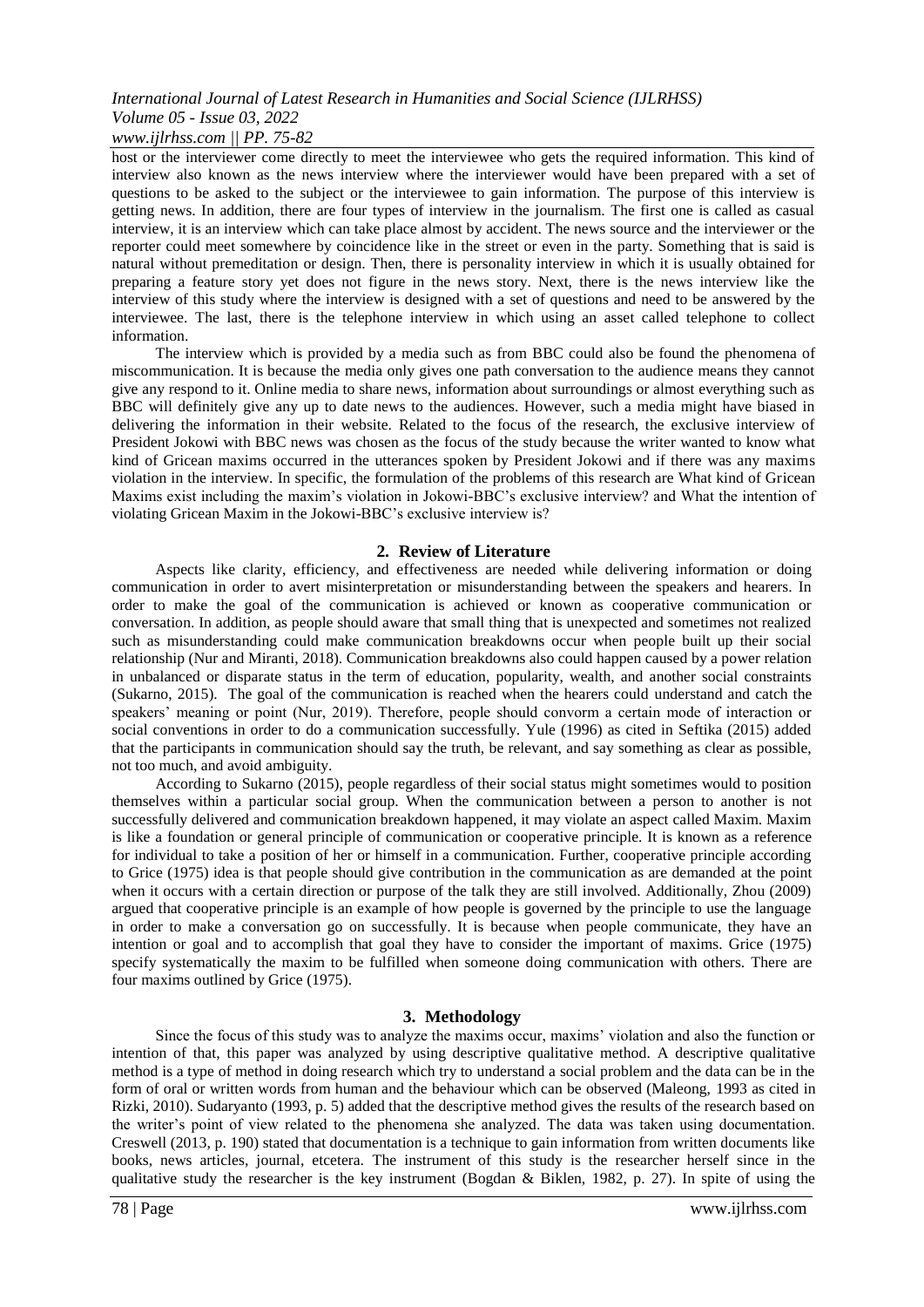## *www.ijlrhss.com || PP. 75-82*

human instrument or the researcher herself as the instrument, the writer also used some extra instrument to support her in collecting the data. The extra instruments are the notes and pens. To collect the data, the writer first searched the data from the internet in the form of written text since it had been uploaded in the BBC News website. The data in this research as well as the object of this study was one of exclusive interview between the President of Indonesia, JokoWidodo with BBC Indonesia: *Harapanwargaterlalutinggi*. The data was taken from [https://www.bbc.com/indonesia/indonesia/2016/10/161018\\_indonesia\\_wawancara\\_jokowi\\_1.](https://www.bbc.com/indonesia/indonesia/2016/10/161018_indonesia_wawancara_jokowi_1) Then, the writer read all the text to find out the maxims in the text. To commence this study, the researcher analyzed the maxim occurred in the interview and found out the maxim"s violation by using the theory of Maxims from Grice (1975), then explained why the maxims were not fulfilled. Decisively, the researcher evoked the conclusion based on the findings of this paper.

#### **Results**

## **4. Result and Discussion**

This part discussed about the result's analysis of the paper. Broadly speaking, the result showed that the kind of Gricean Maxim exist including the maxim"s violation and what the function of violating Gricean Maxim in Jokowi-BBC"s exclusive interview.

| $\mathbf n$ | <b>Utterances (Question and Answer)</b>                                                                               | <b>Maxim</b>                 | <b>Maxim</b><br>violation |
|-------------|-----------------------------------------------------------------------------------------------------------------------|------------------------------|---------------------------|
| 0<br>1.     | Q: ApakahAndamerasamemenuhiharapan-harapanitu?                                                                        | occurs<br>Maxim<br>$\circ f$ | Violating                 |
|             | A:"Ya memang, harapanmasyarakatterlalubesar, terlalutinggi. Dan ya,                                                   | manner.                      | $\circ f$<br>Maxim        |
|             | itulahmasyarakatkita. Tetapiapapun yang bisasayakerjakan, sayaakan                                                    |                              | quantity.                 |
| 2.          | Q: ApakahAndaterkejutolehbetapabesarnyacakupantugasAnda?                                                              | Maxim<br>of                  | Violating                 |
|             | A: "Ya, memangpenduduk Indonesia sangatbesar 252 jutadannegara                                                        | quality                      | Maxim<br>$\int$           |
|             | jugaadalahnegarabesar.<br><i>Indonesia</i><br>Dan                                                                     | and maxim                    | quantity.                 |
|             | sayamemangkagetjugajadiPresidendanharusmengelola<br>17.000<br>pulau,                                                  | of manner.                   |                           |
|             | jutapenduduk<br>Indonesia.Sesuatu<br>mengelola<br>252<br>yang                                                         |                              |                           |
|             | itutidakmudahkarena                                                                                                   |                              |                           |
| 3.          | Q:<br>kitabicaratentanghal<br>Mari<br>yang                                                                            | Maxim<br>$\circ f$           |                           |
|             | mengejutkanbanyakpihaksesudahAndamenjadipresiden.                                                                     | quality                      |                           |
|             | "Konstitusikitasangatmenghormatihakasasimanusia,<br>A:<br>tetapiundang-                                               | and maxim                    |                           |
|             | undangkitamemperbolehkaneksekusimati.Jadikalau"                                                                       | of manner.                   |                           |
| 4.          | Q: JadiAndamenghadapipersoalanobatbius?                                                                               | Maxim<br>of                  | Violating                 |
|             | A: "Ya, karenaada 4,5 juta orang Indonesia addict narkoba"                                                            | quality.                     | $\circ f$<br>maxim        |
|             |                                                                                                                       |                              | quantity.                 |
| 5.          | Q: Andainginmemberlakukannya pula di sini?                                                                            | Maxim<br>$\int$              | Violating                 |
|             | 'kansayamengikutiundang-undang<br>sini<br>$A$ :<br>" $Di$<br>di<br>yang<br>ada,                                       | manner.                      | $\circ f$<br>maxim        |
|             | sinieksekusimatimasihdiperbolehkanoleh"                                                                               |                              | quantity.                 |
| 6.          | TetapiKepalaBadanNarkotikaNasional<br>(Budi<br>Waseso)<br>Q:                                                          | Maxim<br>$\circ f$           | Violating                 |
|             | mengatakandiainginmenirukebijakan<br>di<br>Filipina<br>negeriini,                                                     | manner.                      | maxim<br>$\circ f$        |
|             | karenadiapikiritumerupakanhal yang bagus.                                                                             |                              | quantity.                 |
|             | A: "Aturanhukum di Indonesia akankitaikuti, KepalaKepolisianRepublik                                                  |                              |                           |
|             | Indonesia, Kepala BNN jugaakanmengikutiundang-undang yang ada di<br>Indonesia, peraturanhukum yang ada di Indonesia." |                              |                           |
| 7.          | Q:<br>Banyak<br>yang                                                                                                  | Maxim<br>$\circ f$           | Violating                 |
|             | sudahdijatuhihukumanmati.Namunjugamunculpertanyaanapakahmerekabenar-                                                  | manner.                      | maxim<br>$\circ f$        |
|             | benarbersalahatau                                                                                                     |                              | quantity.                 |
|             | $A$ :<br>"Masalahkorupsiiniakankitaperbaikiterusmenerus. Kami                                                         |                              |                           |
|             | sangatkerassekaliterhadapkorupsi.Sudahada<br>9<br>menteri<br>yang                                                     |                              |                           |
|             | masukpenjarakarenakorupsi,<br>19<br>ada<br>gubernur<br>yang                                                           |                              |                           |
|             | masukpenjarakarenakorupsi,                                                                                            |                              |                           |
| 8.          | jugamenyitaperhatianduniaadalahhukumkebiri<br>Q:<br>Yang<br>yang                                                      | Maxim<br>$\circ f$           | Violating                 |
|             | barusajadiberlakukan                                                                                                  | manner.                      | maxim<br>$\int$           |
|             | "Sekalilagi,<br>A:<br>Indonesia<br>sangatmenghargaihakasasimanusia,                                                   |                              | relation.                 |
|             | konstitusikitajugasangatmenghargaihakasasimanusi,                                                                     |                              |                           |
|             | tetapiuntukpelecehanseksualtidakadakompromi,                                                                          |                              |                           |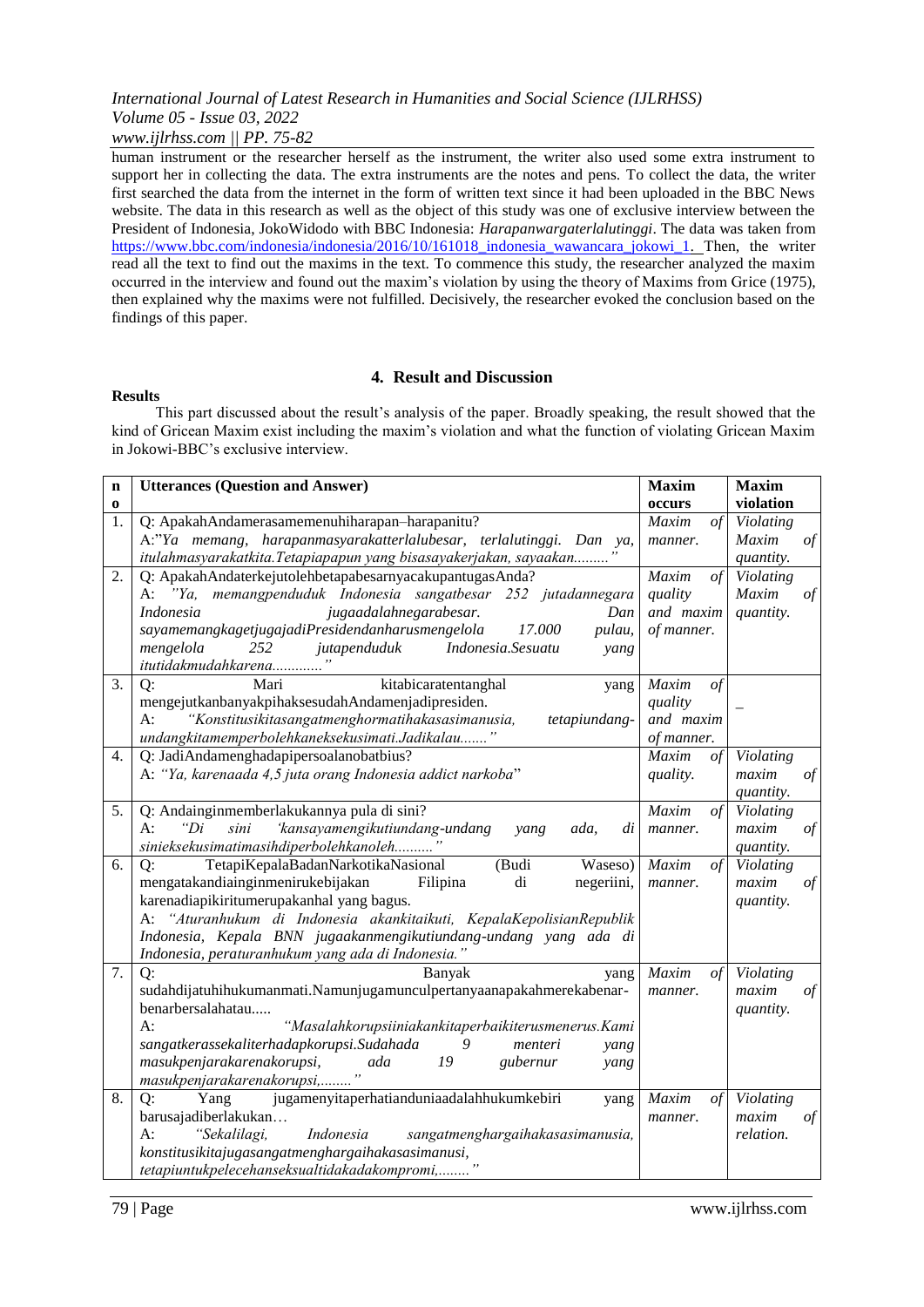*www.ijlrhss.com || PP. 75-82*

| 9.         | Q: Apabuktinyabahwahukumkebiriberhasil?                                  | <b>Maxim</b> | οt | Violating |    |
|------------|--------------------------------------------------------------------------|--------------|----|-----------|----|
|            | "Sayakirakalauadakonsistensikitamelakukanpendekatandengancara-<br>A:     | quantity     |    | maxim     | οt |
|            | Indonesia,<br>carahukum                                                  |              |    | quantity  |    |
|            | sayameyakiniiniakansangatmengurangidanmenghilangkanhal-hal yang"         |              |    |           |    |
|            | Q: MenurutKomnas HAM, merekamelihat di bukti di negara-negara lain,      | <b>Maxim</b> | οt | Violating |    |
| $\Omega$ . | hukumkebiritidakberhasil, terlalumahaldanseharusnya                      | manner       |    | maxim     | οf |
|            | A: "Sayakirajangandibandingkandengannegara-negara lain. Kenyataannya di  |              |    | quantity  |    |
|            | menurutKomisiPerempuandanAnakdenganadanyaundang-<br>Indonesia            |              |    |           |    |
|            | undangkebiriitu, justrupelecehanseksualterhadap"                         |              |    |           |    |
|            | Q: Tidakadakahcara lain menghadapipedofiliaselainkebiri?                 | <b>Maxim</b> | οt | Violating |    |
|            | "Sayakirasayaserahkankedokter Indonesia.Tapi<br>A:<br>yang               | manner       |    | maxim     | οt |
|            | jelaskalausudahadaeksekusinyaolehpengadilanyaakandilaksanakan.Bisadokter |              |    | quantity  |    |
|            | darimiliterbisadokterdaribirokrasipemerintah."                           |              |    |           |    |

#### **Discussion**

After the Gricean maxim and the violation were analyzed, the researcher found out that the most commonly maxim occurred in the exclusive interview between the President of Indonesia, JokoWidodo with BBC Indonesia: *Harapanwargaterlalutinggi* was **Maxim of manner,**which occurred eleven times, and several **Maxim of quality** were also existed in which precisely happened three times. Furthermore, there was found one of **Maxim of quantity** in that interview.

Maxim of manner existed in this interview because here, President Jokowi tried to be brief, clear, avert an unnecessary proxility and avoided ambiguity or even obscurity of expression.

The example of the data analysis which showed about the existence of maxim of manner is as followed.

#### Q: Apakah Andamerasamemenuhiharapan–harapanitu?

A:"*Ya memang, harapanmasyarakatterlalubesar, terlalutinggi. Dan ya, itulahmasyarakatkita.Tetapiapapun yang bisasayakerjakan, sayaakan........."*

From the example above, it could be categorized as the maxim of manner since Jokowi gave the answer which was associated with the question from the interviewer.

Another example of maxim of manner could be seen from the example below.

Q: MenurutKomnas HAM, merekamelihat di bukti di negara-negara lain, hukumkebiritidakberhasil, terlalumahaldanseharusnya......

A: *"Sayakirajangandibandingkandengannegara-negara lain.Kenyataannya di Indonesia menurut Komisi Perempuandan Anakdenganadanyaundang-undangkebiriitu, justrupelecehanseksualterhadap...."*

The example above showed that the maxim of manner occurred in the answer from President Jokowi to the interviewer"s question by saying that do not compare the law in Indonesia with the law from other nations briefly and straight to the point.

In addition, the researcher found several Maxim of quality because when President JokoWidodo answered the questions from the interviewer, he tried to be truthful and did not give false information because his explanation or answer was supported by an adequate evidence such as the data or number related with the informations.

The data example of maxim of quality as follow.

#### Q: Apakah Andaterkejutolehbetapabesarnyacakupantugas Anda?

A: *"Ya, memangpenduduk Indonesia sangatbesar 252 jutadannegara Indonesia jugaadalahnegarabesar. Dan sayamemangkagetjugajadiPresidendanharusmengelola 17.000 pulau, mengelola 252 jutapenduduk Indonesia.Sesuatu yang itutidakmudahkarena............."*

From the example above, it could be seen that the answer from Jokowi was the truth from him. Besides, he gave additional information such as the data or number of Indonesian people, the islands to support his answer.

There was also found one data about maxim of quantity in the interview. It can be seen in the example below.

Q: Apabuktinyabahwahukumkebiriberhasil?

A: *"Sayakirakalauadakonsistensikitamelakukanpendekatandengancara-carahukum Indonesia, sayameyakiniiniakansangatmengurangidanmenghilangkanhal-hal yang...."*

The data above showed that the maxim of quantity happened in the answer from President Jokowi to the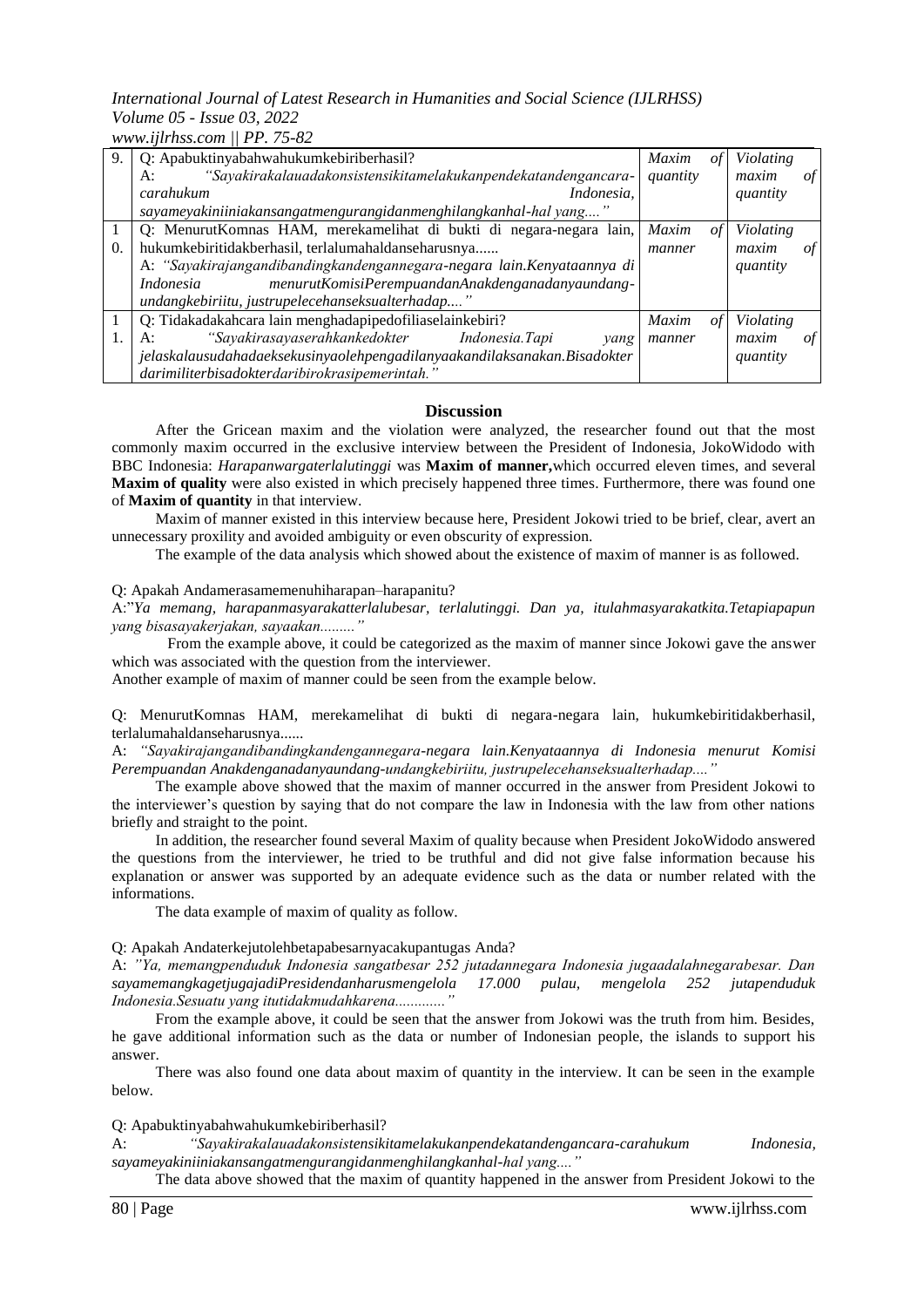#### *www.ijlrhss.com || PP. 75-82*

interviewer question by saying that the consistency of applying the rule using the approach of Indonesian law will give the worth. He gave the answer as what it needed from the question. It was neither too little nor too much.

There is one data that showed about the maxim of quality and maxim of manner. It was like in the example below.

Q: Mari kitabicaratentanghal yang mengejutkanbanyakpihaksesudahAndamenjadipresiden.

A: *"Konstitusikitasangatmenghormatihakasasimanusia, tetapiundangundangkitamemperbolehkaneksekusimati.Jadikalau......."*

The example above displayed that the answer from President Jokowi indicated the maxim of quality when he tried to be genuine of delivering the information related to the something shocking while he leads the nation of Indonesia. Then, his answer also showed about maxim of manner because he tried to give the answer as clear and as brief as possible.

Meanwhile, the Maxim"s violation in President JokoWidodo-BBC"s interview most widely emerged was **Maxim of quantity's violation**which happened nine times.It happened because President JokoWidodo who incidentally was the interviewee of the interview, gave information or answered a question that was not informative. He gave much unnecessary information to the speaker related with the questions delivered. It can be seen in the following example.

Q: Andainginmemberlakukannya pula di sini?

A: *"Di sini "kansayamengikutiundang-undang yang ada, di sinieksekusimatimasihdiperbolehkanoleh.........."*

From the example above, it could be seen clearly that President Jokowi violated the maxim of quantity by saying unrequired information to the interviewer in which when it followed the rule of grammar should just said Yes or No. However, the answer from President Jokowi merely not the answer the interviewer wanted. Instead of saying yes or no, he gave additional information which did not go straight to the point.

Another example of violating maxim of quantity as in the example below.

Q: Tidakadakahcara lain menghadapipedofiliaselainkebiri?

A: *"Sayakirasayaserahkankedokter Indonesia.Tapi yang jelaskalausudahadaeksekusinyaolehpengadilanyaakandilaksanakan. Bisadokterdarimiliterbisadokterdaribirokrasipemerintah."*

The example above showed that the answer from President Jokowi clearly violated the maxim of quantity. He gave the answer which was not required related to the question of the interviewer. President Jokowi should answer yes or no if he followed the grammar"s rule for that question yet he gave information which was not the answer for the question. Therefore, the maxim of quantity was non observance here.

On the other hand, actually **Maxim of Relation**was occurred in the whole of the conversation even there was one (question-answer) that violated the maxim. There was Maxim of relation because throughout the interview, JokoWidodo tried to answer the questions with the things that were admissible to the questions. He tried to be relevant in order to keep the same subject up in the conversation.

The following data provided the example of violation of maxim of relation.

Q: Yang jugamenyitaperhatianduniaadalahhukumkebiri yang barusajadiberlakukan…

A: *"Sekalilagi, Indonesia sangatmenghargaihakasasimanusia, konstitusikitajugasangatmenghargaihakasasimanusi, tetapiuntukpelecehanseksualtidakadakompromi,........"*

From the example above, President Jokowi violated maxim of relation because he gave the irrelevant answer to the question from the interviewer. He delivered something else which was not connected with the question or he tried to change the main focus of the conversation. Additionally, his answer could also give highlight that there was no mercy for sexual predator in Indonesia as well as the Indonesian law.

Gricean Maxim"s violation in the exclusive interview between the President of Indonesia, JokoWidodo with BBC Indonesia: *Harapanwargaterlalutinggi* actually had intention. When the speakers made their contribution more informative than what was required and give the information more that as was needed, so they violated maxim of quantity. The context here, why Jokowidodo often violating maxim of quantity was because he should answer the question from the interviewer as clear as possible. Therefore, he could not just give a simple and on point answer or be informative as can as possible when delivered the information. Surely, he would violate maxim of quantity because he should give more information to make the answer clear and did not make ambiguity and obscurity. Besides that, the interviewer"s questions delivered require President Jokowi to answer with more explanation even the information must be connected with current reality, in which incidentally should be more detailed explanation in order to be understood by the interviewer and the readers.